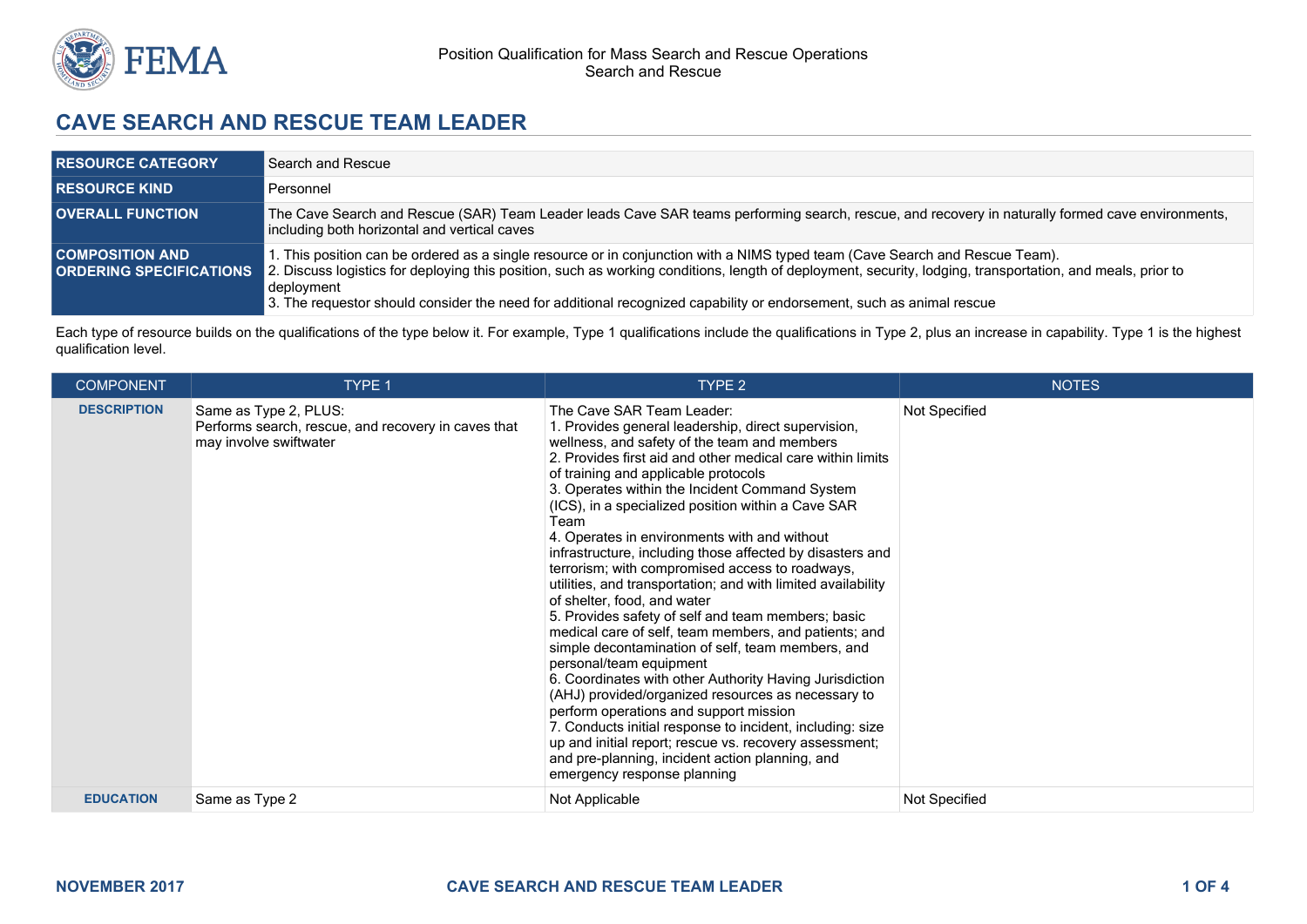

### Position Qualification for Mass Search and Rescue Operations Search and Rescue

| <b>COMPONENT</b>  | TYPE 1                                                                                                                                     | TYPE <sub>2</sub>                                                                                                                                                                                                                                                                                                                                                                                                                                                                                                                                                                                                                                                                                                                                                                                                                                                                                                                           | <b>NOTES</b>                                                                                                                                                                                                                                                                                                                                                                                                                                                                                           |
|-------------------|--------------------------------------------------------------------------------------------------------------------------------------------|---------------------------------------------------------------------------------------------------------------------------------------------------------------------------------------------------------------------------------------------------------------------------------------------------------------------------------------------------------------------------------------------------------------------------------------------------------------------------------------------------------------------------------------------------------------------------------------------------------------------------------------------------------------------------------------------------------------------------------------------------------------------------------------------------------------------------------------------------------------------------------------------------------------------------------------------|--------------------------------------------------------------------------------------------------------------------------------------------------------------------------------------------------------------------------------------------------------------------------------------------------------------------------------------------------------------------------------------------------------------------------------------------------------------------------------------------------------|
| <b>TRAINING</b>   | Same as Type 2, PLUS:<br>1. Training per NIMS Type 1 Cave SAR Technician                                                                   | Completion of the following:<br>1. Training per NIMS Type 2 Cave SAR Technician<br>2. All hazards Team Leader level training<br>3. Operational Leadership training<br>4. Training on the use of National Weather Service<br>(NWS), United States Geological Survey (USGS), and<br>related warning and notification systems specific to<br>discipline, such as storms and inflow flooding<br>Completion of the following awareness level training:<br>1. Hazards and safety in and around caves, including:<br>2. Stillwater and swiftwater considerations<br>3. Cave flooding considerations and response<br>procedures<br>AHJ-verified completion of a Cave SAR training<br>program meeting the following position-specific skills<br>and aptitudes pertaining to initial response:<br>1. Size up and initial report<br>2. Rescue vs. recovery assessment<br>3. Pre-planning, incident action planning, and<br>emergency response planning | 1. Operational leadership training follows these<br>guidelines, or those of the AHJ: National Park Service<br>(NPS) or United States Coast Guard (USCG)<br>Operational Leadership training (current edition);<br>National Wildfire Coordinating Group (NWCG) L-180:<br>Human Factors in the Wildland Fire Service or<br>discipline equivalent; and NWCG L-280: Followership<br>to Leadership or discipline equivalent.<br>2. The AHJ may require additional training capabilities<br>and endorsements. |
| <b>EXPERIENCE</b> | Same as Type 2, PLUS:<br>Ability to perform search, rescue, and recovery in caves<br>that may involve swiftwater or highly complex rigging | Knowledge, Skills, and Abilities:<br>1. Knowledge of cave rescue and associated hazards<br>2. Knowledge of use, care, inspection, and<br>maintenance of all PPE, tools, devices, and equipment<br>specific to this position<br>3. Ability to carry out technical rescue operations; rope<br>rescue; and Cave SAR<br>AHJ-validated experience demonstrating the following:<br>1. Scene management and dynamic assessment of risk<br>2. Cave SAR techniques<br>3. Identification of hazards, including potential operating<br>environments<br>4. Completion of a Cave SAR Team Leader Position<br>Task Book (PTB) or equivalent AHJ documentation                                                                                                                                                                                                                                                                                             | The National Fire Protection Association (NFPA) 1006:<br><b>Standard for Technical Rescuer Professional</b><br>Qualifications and NFPA (specifically Chapter 13 Cave<br>Search and Rescue) (2017) and 1670: Standard on<br>Operations and Training for Technical Search and<br>Rescue Incidents (specifically Chapter 13 Cave Search<br>and Rescue) (2017) address knowledge, skills, and<br>abilities standards that may apply to Cave SAR.                                                           |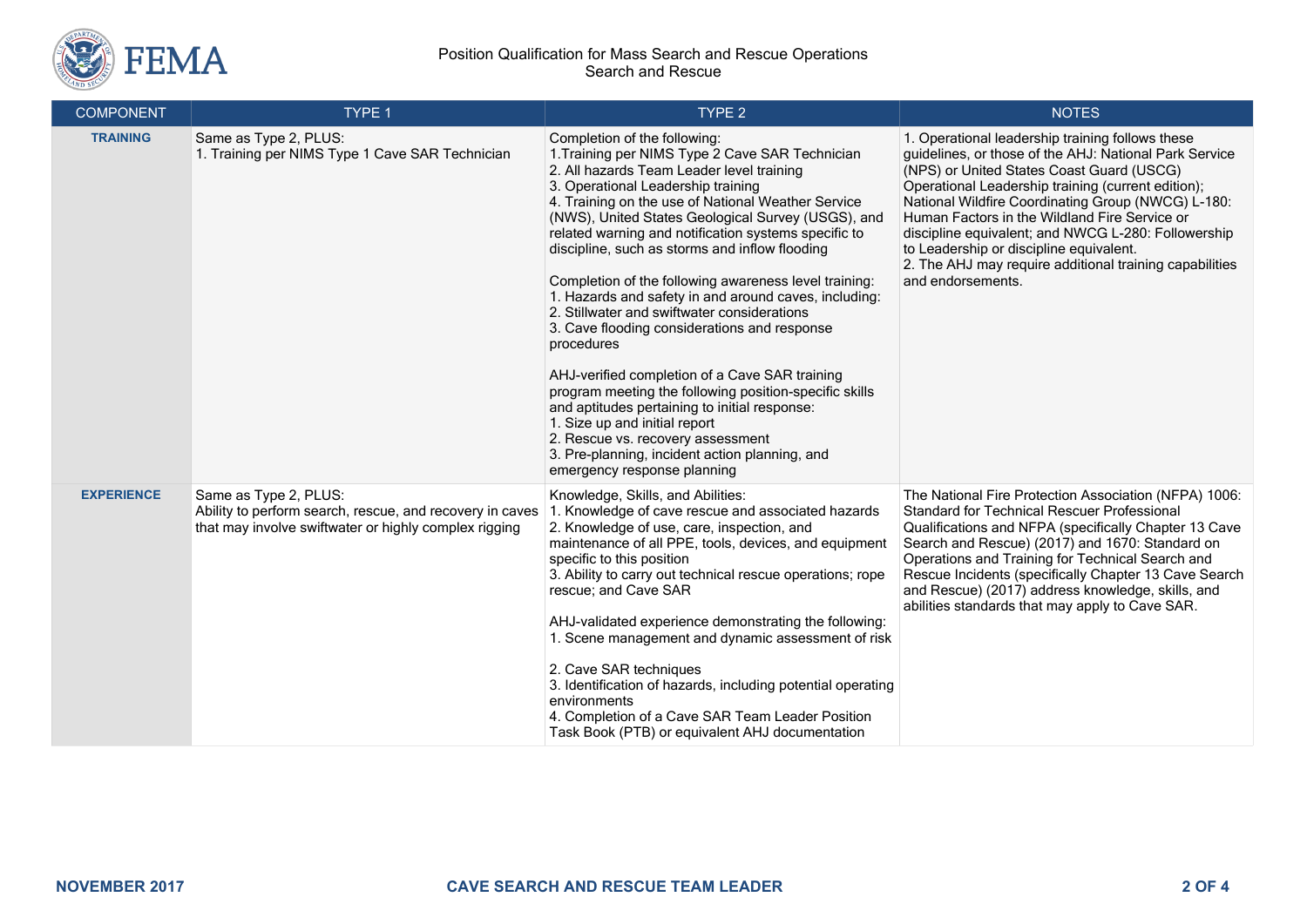

#### Position Qualification for Mass Search and Rescue Operations Search and Rescue

| <b>COMPONENT</b>                                                                            | TYPE 1                                                                                                                                                                                                                                                                                                     | <b>TYPE 2</b>                                                                                                                                                                                                                                                                                                                                                                                                                                                                                                              | <b>NOTES</b>                                                                                                                                                                                                                                                            |
|---------------------------------------------------------------------------------------------|------------------------------------------------------------------------------------------------------------------------------------------------------------------------------------------------------------------------------------------------------------------------------------------------------------|----------------------------------------------------------------------------------------------------------------------------------------------------------------------------------------------------------------------------------------------------------------------------------------------------------------------------------------------------------------------------------------------------------------------------------------------------------------------------------------------------------------------------|-------------------------------------------------------------------------------------------------------------------------------------------------------------------------------------------------------------------------------------------------------------------------|
| <b>PHYSICAL/MEDICAL</b><br><b>FITNESS</b>                                                   | Same as Type 2, PLUS:<br>1. Meets minimum physical fitness and swimming<br>standards, in accordance with the AHJ's Job Related<br>Physical Ability Test (JRPAT)<br>2. Physically capable of performing search, rescue, and<br>recovery in caves that involve swiftwater while utilizing<br>appropriate PPE | 1. Moderate<br>2. Maintains physical fitness standards, in accordance<br>with AHJ Job Related Physical Ability Test (JRPAT)<br>3. Maintains immunizations in accordance with the U.S.<br>Department of Health and Human Services Centers for<br>Disease Control and Prevention recommended adult<br>immunization schedule for the United States of America<br>4. Physically capable of performing search, rescue, and<br>recovery operations in caves with long and/or<br>complex/tight horizontal and/or vertical passage | The NIMS Guideline for the National Qualification<br>System (NQS) defines Physical/Medical Fitness levels<br>for NIMS positions.                                                                                                                                        |
| <b>CURRENCY</b>                                                                             | Same as Type 2                                                                                                                                                                                                                                                                                             | 1. Annual refresher of related SAR skills and abilities in<br>cave environments<br>2. Functions in this position during an operational<br>incident, planned event, exercise, drill, or simulation<br>once every three years or as the AHJ determines<br>3. Operational experience in vertical and horizontal<br>cave exercises, drills, or simulations per AHJ<br>requirements<br>4. Maintains currency for the NIMS Type 1 Cave SAR<br>Technician<br>5. Background checks as applicable law permits or<br>requires        | Provider must carry out and use any background<br>checks as applicable law specifies. This may include a<br>background check completed within past 12 months;<br>sex-offender registry check; and a local, state, and a<br>local, state, and national criminal history. |
| <b>PROFESSIONAL AND</b><br><b>TECHNICAL</b><br><b>LICENSES AND</b><br><b>CERTIFICATIONS</b> | Same as Type 2                                                                                                                                                                                                                                                                                             | 1. Certification or completion of cave SAR training that<br>relates to the job standards<br>2. AHJ-required Basic Life Support (BLS)-level medical<br>care certification or recertification                                                                                                                                                                                                                                                                                                                                | The AHJ determines the emergency medical<br>certifications the team leader needs to meet the<br>minimum criteria, which can include first aid,<br>cardiopulmonary resuscitation (CPR), and BLS.                                                                         |